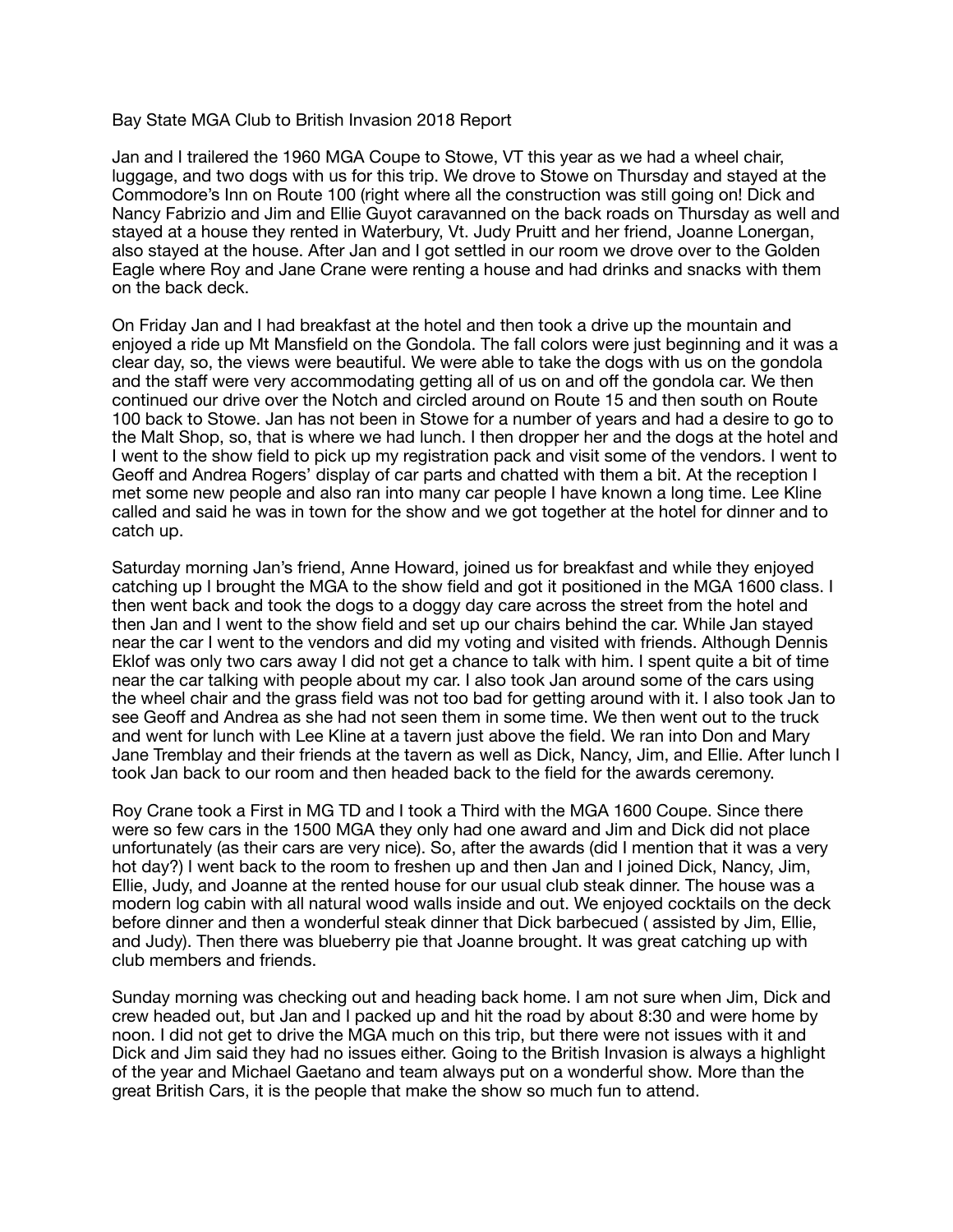Safety Fast,

Jack Horner, President, Bay State MGA Club

## MGA 1600s at Stowe 2018